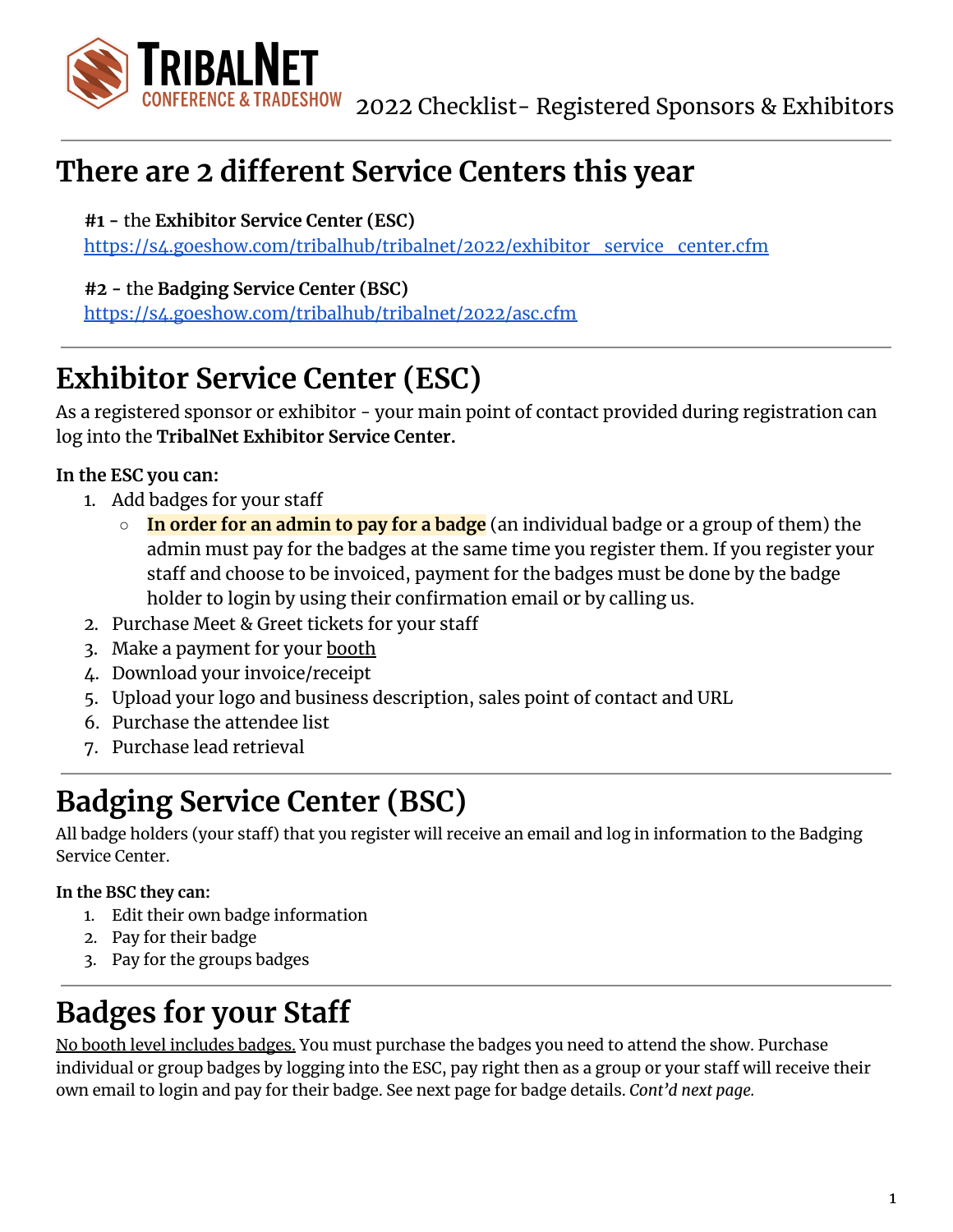

#### 2022 Checklist- Registered Sponsors & Exhibitors

### **Badge Types**

**Conference Badge Includes**: Access to tradeshow floor with drink tickets, meals (breakfast and lunch), food & drinks during breaks, access to all sessions/keynotes and access plus drink tickets to the Tuesday & Wednesday networking events. \$250

**Floor Badge Includes:** Access to the tradeshow floor, keynote speakers and access to Tuesday & Wednesday networking events.\$50

**Meet & Greet Networking Ticket** is optional. A separate ticket must be purchased to attend. \$100 before 8/1 (\$150 after and onsite)

#### **Expo Kit (this can also be found in the ESC)**

TribalHub's expo company for 2022 is Alliance Expo and their portal login is below: <https://alliance-exposition.boomerecommerce.com/Pages/Security/Login.aspx?ReturnUrl=%2fPages%2fEvent%2fEventHome.aspx>

**CONTACT** Alliance Exhibitor Services ExhibitorAssistance@alliance-exposition.com Phone: 888.528.2011

### **Your Booth Space**

One standard booth space includes a 10x10 space 6 ft. table draped in black, 2 standard chairs, a standard ID sign, wastebasket, side rails and backdrop are draped in black. The tradeshow room is already carpeted!

# **Plan Your Travel**

Room Rate is \$79++/night. Block Rate expires 8/17/22.

**\***Beware of Scams, it happens to all conferences. The hotel will not reach out to you directly for room arrangements. **See our TribalNet Hotel Information page here:** <https://www.tribalnetconference.com/venue/>

# **Promotional items and giveaway details**

We expect 550 attendees this year. You are permitted to do drawings, giveaways and/or raffles at your table and if you'd like, TribalNet can announce the winner during the closing ceremony on Wednesday after the tradeshow - it takes place on stage in the center of the tradeshow floor!

# **Extra Exposure**

**Fall Magazine:** Ads are due July 8.

Released digitally Aug 1st & printed for release at TribalNet. Full page: \$1,500 Half page: \$895 Full details <[here>](https://www.tribalhub.com/wp-content/uploads/2020/12/AdvertisersGuide_interactive_04292021_THub.opt_.pdf)

#### **Conference Program:** Ads due Augusts 8.

Used daily at the conference. Full Page: \$895 Half Page: \$495. Fill out the Order Form [<here](https://www.tribalhub.com/wp-content/uploads/2020/08/AdvertisersGuide_OrderForm_interactive_02232021_THub_opt.pdf)> or email me.